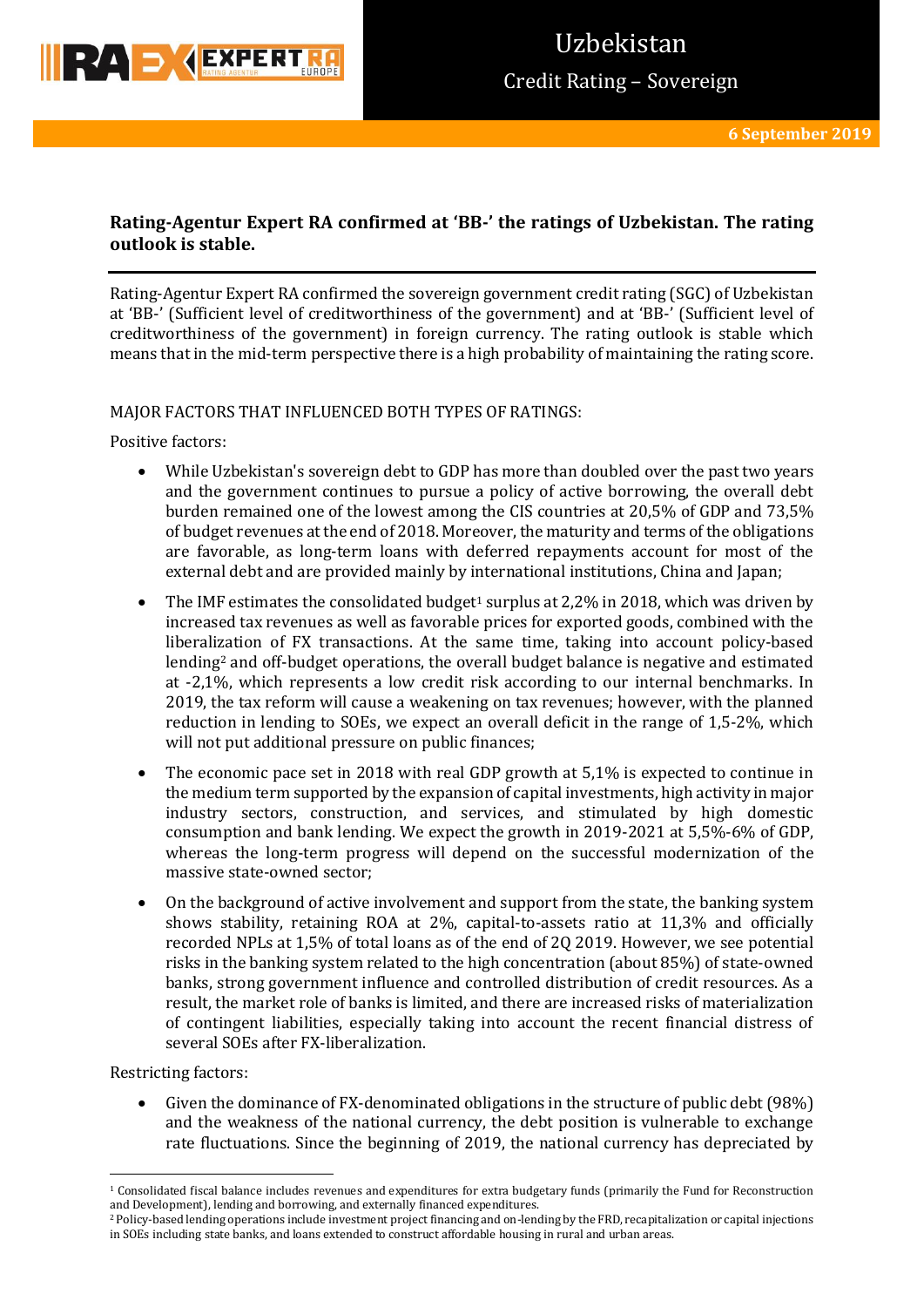

12%, which led to an increase in the debt burden. The government is diversifying the structure of its debt by launching from December 2018 the issuance of USZ-denominated domestic bonds to cover the budget deficit, but the share of such obligations remains insignificant, about 2% at the end of 2Q 2019;

- The growth of imports to 38% of GDP in 2018, amidst the liberalization of currency transactions and trade, as well as increased demand for investment in the modernization of the economy, resulted in an expansion of the trade deficit to 9,6%, compared to 2,1% in 2017. We expect the current trend in foreign trade to continue in 2019 as export demand weakens and imports are stably high, nevertheless a moderate debt level and its favorable maturity, as well as sound foreign exchange reserves covering almost 13 months of imports support the external position of Uzbekistan;
- The ratio of banking system assets and domestic loans to GDP has grown rapidly over the last several years, reaching 53% and 41% in 2018, compared to 35% and 22% in 2016 respectively. Although these indicators are still at a moderate level, the accelerated growth of lending carries potential risks of overheating the economy; moreover, a significant share of loans is directed lending to SOEs, which limits the effectiveness of the market role of the banking sector;
- Enhancement of the methodology for recording the unemployed population revealed in 2018 that the real unemployment rate is much higher and amounts to 9,3% compared to the previously declared 5,8% in 2017. The economy's current condition has forced more than two million people to migrate to Russia and Kazakhstan for work. Consequently, the deterioration of the economies of these countries may cause an even greater surge of unemployment;
- Intending to reduce inflation pressure, the Central Bank of Uzbekistan (CBU) is pursuing a tight monetary policy, keeping the refinancing rate at 16% after an increase of 2p.p. in 2018. Besides, adhering to the free float exchange rate regime, the CBU conducts neutral interventions mainly to sterilize the purchase of gold for foreign currency, smoothing out only sharp fluctuations in FX rates. However, the efficiency of the monetary transmission mechanism is limited by the availability of preferential lending to SOEs at below-market rates, as well as by the steady financial dollarization;
- The commitment to tax reforms initiated in 2018 and the conservative fiscal policy remains in 2019. The government plans to reduce the overall budget deficit below 2% of GDP by reducing off-budget operations. At the same time, we observe risks of deviations from this policy if substantial preferential lending to state-owned companies and financing of social programs will continue;
- Uzbekistan is one of the leading countries in the world in terms of diversity and availability of natural resources (mainly gold and natural gas), which contributes to sustainable economic growth. At the same time, the country has long been in a water crisis, the severity of which may increase with the reduction of water resources amid the melting of mountain glaciers due to global climate change. Agriculture is the most exposed to water risk, accounting for more than 30% of gross value added.

Negative factors:

- Due to successful economic growth, GDP per capita in PPP terms over the past five years has expanded by 44% to USD 7,5 th. However, Uzbekistan remains lagging other peers in the Central Asian region. Furthermore, the unadjusted HDI as of 2017 also remained extremely low, at 0,71 (105<sup>th</sup> place among 189 countries);
- The high volatility of inflation since 2017, triggered by price liberalization, persists. After a significant surge in energy and food and prices as a result of the low base effect, annual inflation peaked in the beginning of 2018 to 20,5% but then gradually slowed to 13% y-oy in January 2019. However, the increase resumed once again in February and we expect the inflation rate to slightly exceed the CBU's forecast corridor of 13,5%-15,5% at the end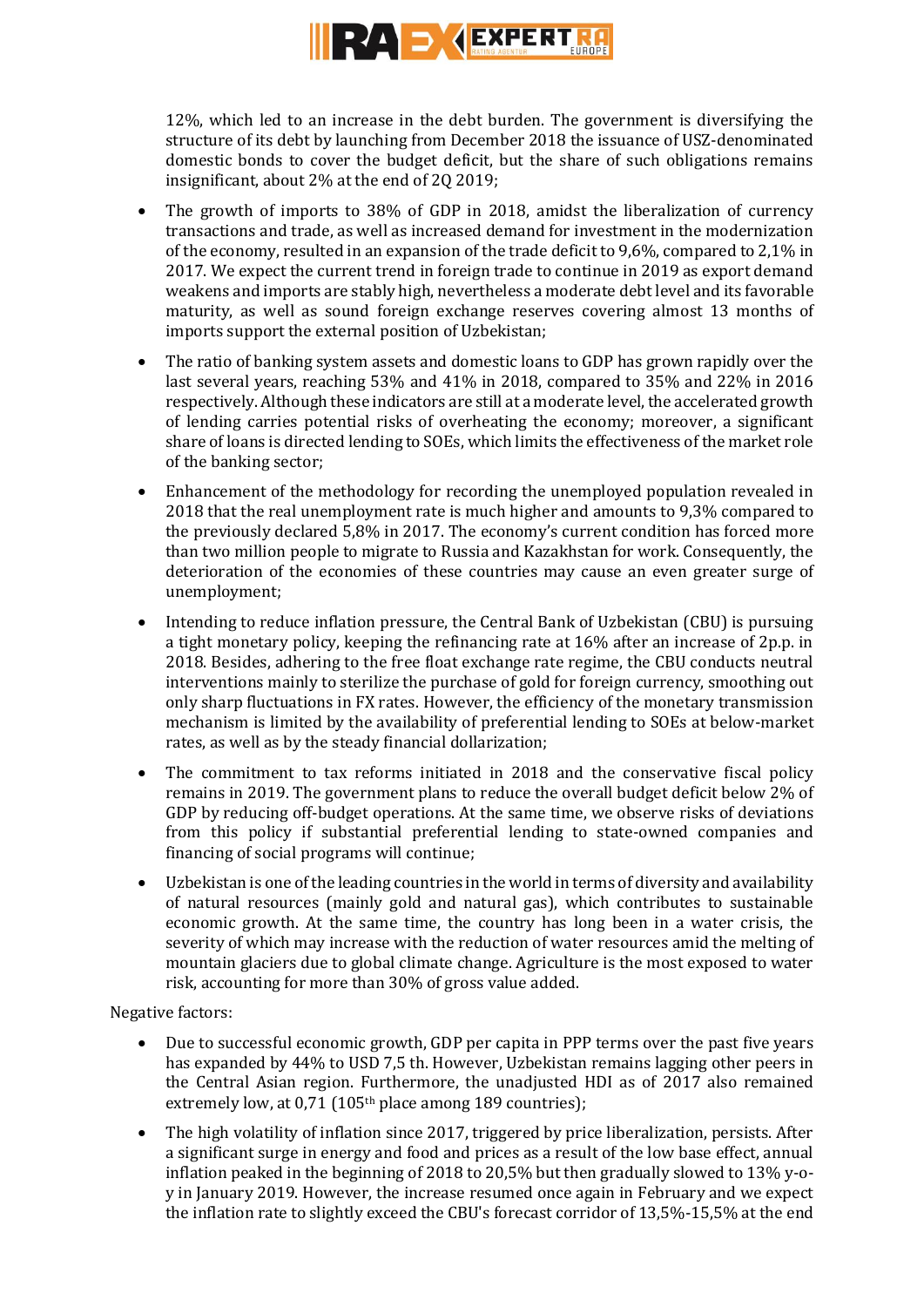

of the year as a result of further adjustment of regulated prices to market prices, the expansion of the VAT-base and the growing domestic demand spurred by increased wages and active bank lending;

- Institutional development continues to be hampered by the high level of corruption and the presence of various legislative barriers and procedures, which complicate the running of business. According to the Transparency International, the Corruption Perception Index was 23th out of 100 in 2018, and in the World Bank's Ease of Doing Business Uzbekistan ranked 20th among 23 countries of Europe and Central Asia;
- The functioning of the capital market is restricted by the existing state regulation and lack of demand from the market. A limited number of participants with a narrow range of financial instruments and a high concentration of trades represent the stock market. Moreover, the capitalization of national companies on the market is just over 5% of GDP. However, stock exchange trade more than doubled in 2018 as compared to 2017.

Stress factors:

 The level of financial dollarization has not decreased, as there is a high demand for lending in foreign currency and still not enough confidence of the population in the national currency. In August 2019, the share of foreign currency in total deposits and loans reached 43% and 57%, respectively (very weak stress-factor).

### SENSITIVITY ASSESSMENT:

The following developments could lead to an upgrade:

- Ensuring macroeconomic stability, economic growth and reduction of unemployment through a smooth continuation of the initiated reforms and restructuring of the public business sector;
- Prudent and transparent fiscal policy focused on diversifying revenue sources and significant curtailing of policy lending programs;
- Improving the efficiency of monetary policy, its consistency and providing more freedom to monetary authorities, resulting in a long-term and controlled reduction of inflation and levels of financial dollarization.

The following developments could lead to a downgrade:

- Strong growth of directed lending with concentration in state banks, which may lead to increased external imbalances, higher inflation and materialization of contingent liabilities;
- Sharp increase of dollarization levels due to adverse conditions on the FX-market;
- Elevation of the government debt load due to devaluation of UZS, taking into account the high share of FX-denominated debt.

"The confirmation of Uzbekistan's ratings at 'BB-' with a stable outlook is driven by the country's strong economic growth, prudent government finances with moderate levels of public debt and improved transparency and governance in fiscal and monetary policies. The ratings are also supported by the fast-growing banking sector, which maintains a favorable level of capitalization, asset quality and profit.

On the negative side, the ratings continue to be constrained by elevated unemployment levels, low institutional development, high corruption and depressed level of GDP per capita, one of the lowest in the region. Additionally, high inflation and exchange rate volatility also have a negative impact on the creditworthiness, aggravated by limited monetary policy, the effectiveness of which is undermined by heavy segmentation of bank lending, high level of financial dollarization and undeveloped local capital market." – Clarified Vladimir Gorchakov, Associate Director of Rating-Agentur Expert RA.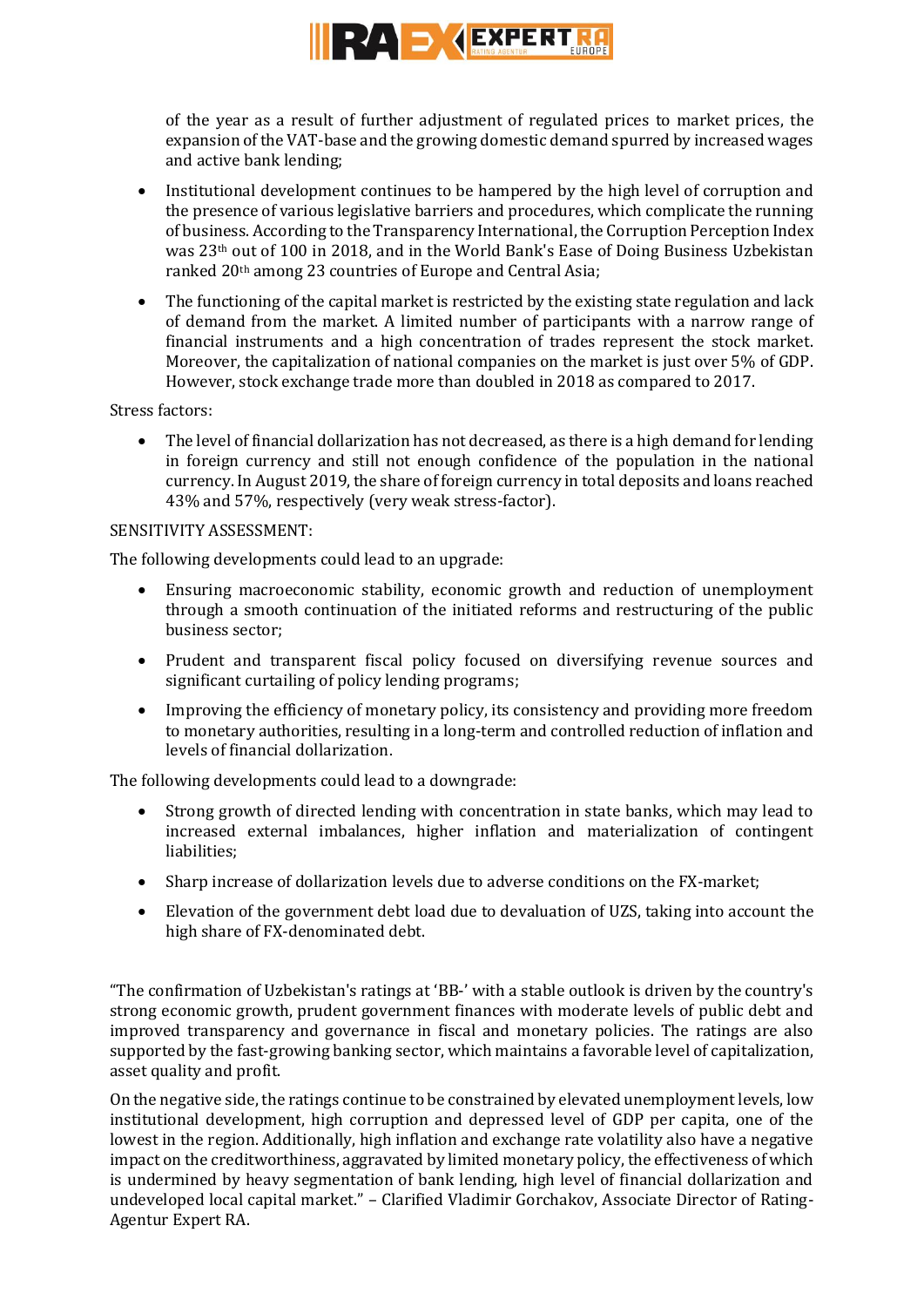

Research report on Uzbekistan is available at:

[https://raexpert.eu/reports/Research\\_report\\_Uzbekistan\\_06.09.2019.pdf](https://raexpert.eu/reports/Research_report_Uzbekistan_06.09.2019.pdf)

Next scheduled rating publication: TBD in December 2019. The full sovereign rating calendar can be found at **Sovereign Rating Calendar 2019** 

For further information contact:

Responsible expert: Vladimir Gorchakov, Associate Director of Rating-Agentur Expert RA +49 (69) 3085-45-00, ext. 1211 [gorchakov@raexpert.eu](mailto:gorchakov@raexpert.eu)

Reviewer: Olena Kolokolova, Rating Analyst of Rating-Agentur Expert RA +49 (69) 3085-45-00, ext. 1216 [kolokolova@raexpert.eu](mailto:kolokolova@raexpert.eu)

## **Rating-Agentur Expert RA GmbH**

Walter-Kolb-Strasse 9-11, 60594 Frankfurt am Main, Germany +49 (69) 3085-45-00 E-mail[: info@raexpert.eu](mailto:info@raexpert.eu) [www.raexpert.eu](http://raexpert.eu/)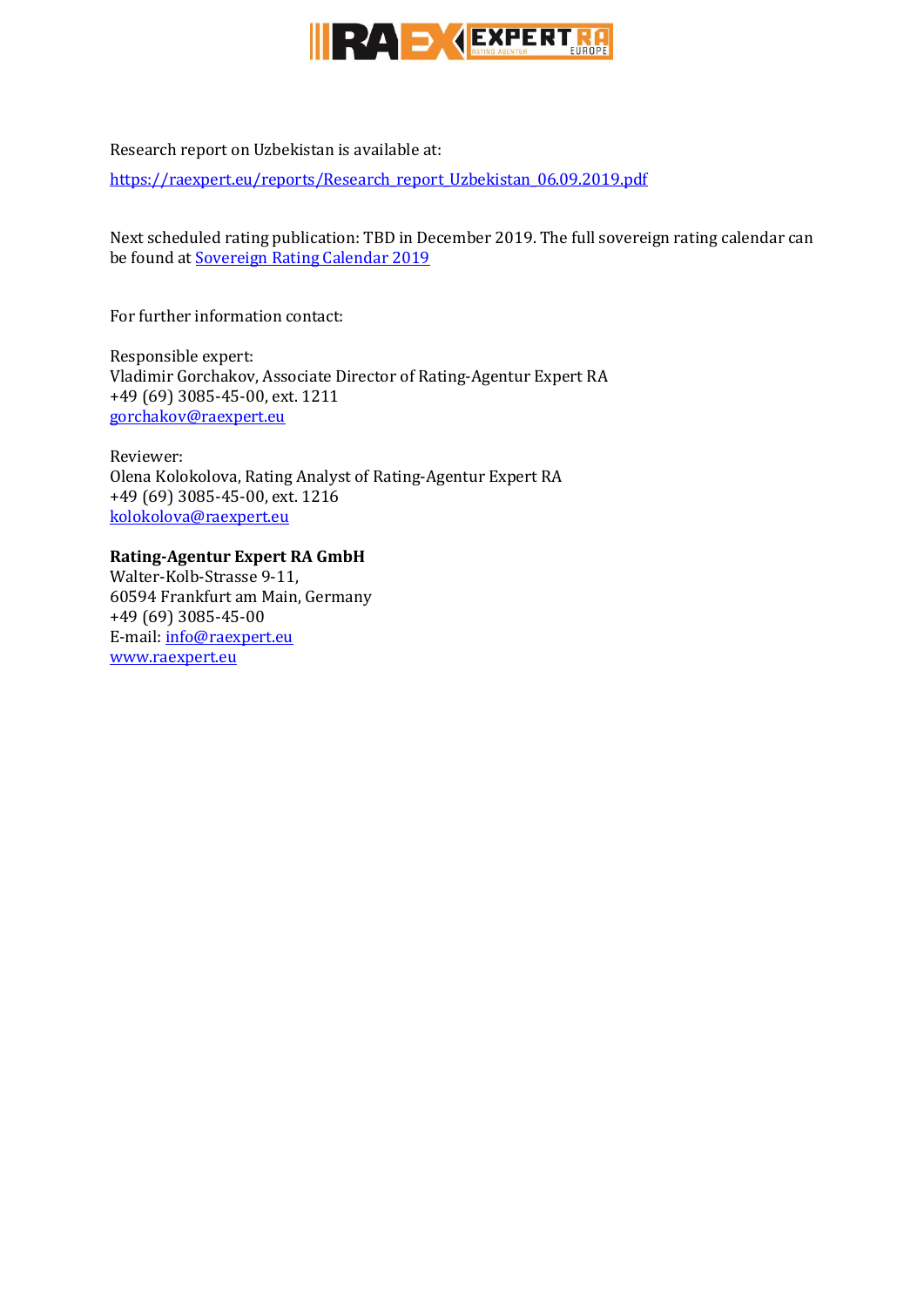

 $\overline{a}$ 

# RATING HISTORY:

|             |                                                                      | <b>SGC</b>                  |                     | <b>Outlook</b>              |                     |
|-------------|----------------------------------------------------------------------|-----------------------------|---------------------|-----------------------------|---------------------|
| <b>Date</b> | <b>Review reason</b>                                                 | <b>National</b><br>currency | Foreign<br>currency | <b>National</b><br>currency | Foreign<br>currency |
| 08.03.2019  | Scheduled<br>revision of both<br>types of ratings<br>for the country | BB-                         | BB-                 | Stable                      | Stable              |
| 14.09.2018  | Scheduled<br>revision of both<br>types of ratings<br>for the country | $B+$                        | $B+$                | Positive                    | Positive            |
| 16.03.2018  | Scheduled<br>revision of both<br>types of ratings<br>for the country | $B+$                        | B                   | <b>NA</b>                   | <b>NA</b>           |
| 22.09.2017  | Scheduled<br>revision of both<br>types of ratings<br>for the country | $B+$                        | $\boldsymbol{B}$    | <b>NA</b>                   | <b>NA</b>           |
| 24.03.2017  | Scheduled<br>revision of both<br>types of ratings<br>for the country | $B+$                        | $\boldsymbol{B}$    | <b>NA</b>                   | <b>NA</b>           |
| 23.09.2016  | Scheduled<br>revision of both<br>types of ratings<br>for the country | $B+$                        | $\boldsymbol{B}$    | <b>NA</b>                   | NA                  |
| 15.04.2016  | First assignment<br>of both types of<br>ratings for the<br>country   | $B+$                        | $\boldsymbol{B}$    | <b>NA</b>                   | NA                  |